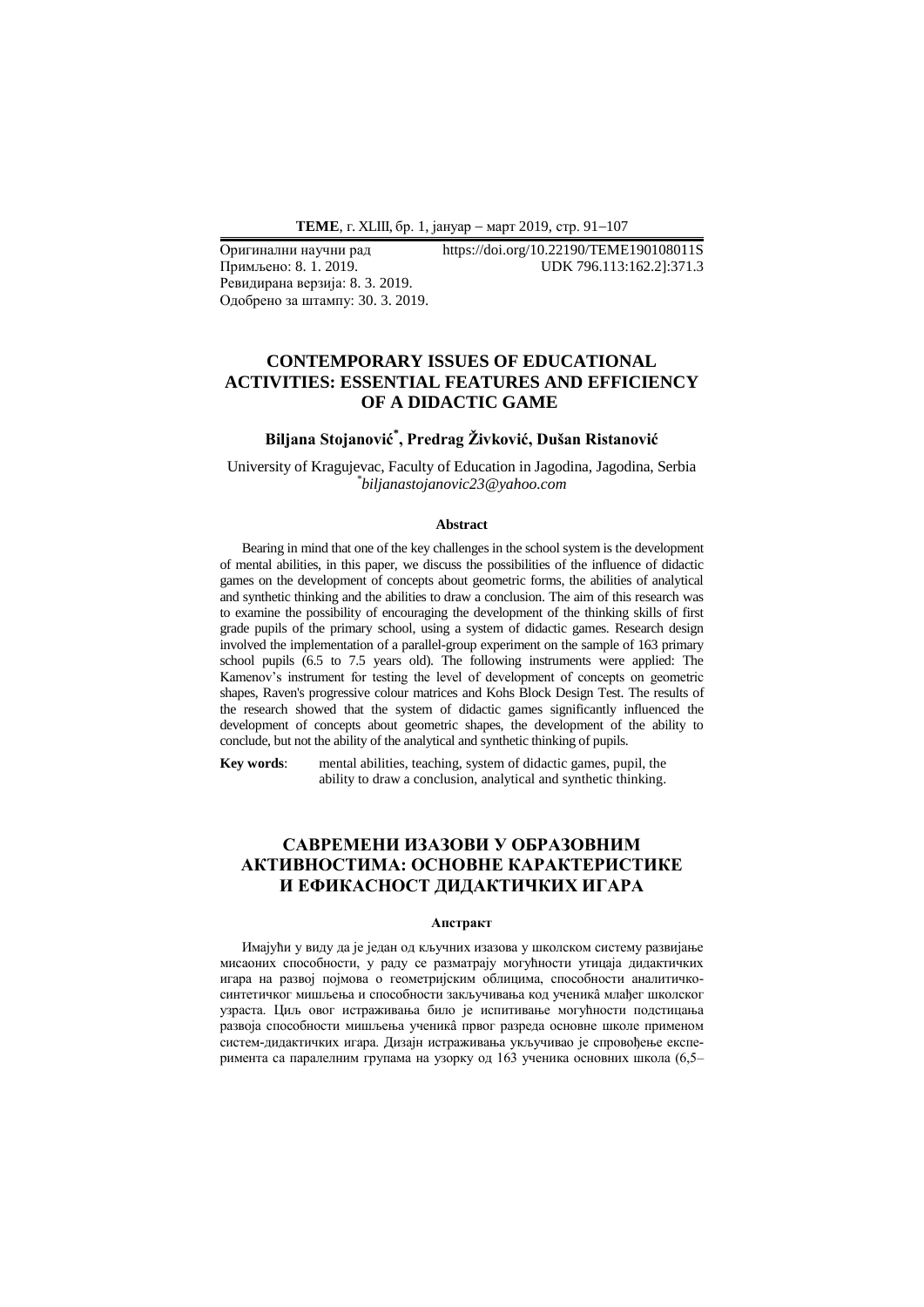7,5 година). Примењени су следећи инструменти: Каменовљев инструмент за испитивање нивоа развоја појмова о геометријским облицима, Равенове прогресивне матрице у боји и Косов тест састављања коцки. Резултати истраживања показали су да је систем дидактичких игара значајно утицао на развој појмова о геометријским облицима, развој способности закључивања, али не и на способност аналитичко-синтетичког мишљења ученикâ.

**Кључне речи**: мисаоне способности, настава, систем дидактичких игара, ученици, способност закључивања, аналитичко-синтетичко мишљење.

### *INTRODUCTION*

Examining the possibilities of influencing the development of the thinking ability is the subject of numerous pedagogical and psychological researches. It has been found that these opportunities are great, especially if the way in which the development of these abilities influences is adjusted to children's needs and interests that change with the age and types of activities that attract children (Thomas, Warren & de Vries, 2011; Cutter-Mackenzie, Edwards, Moore & Boyd, 2014; Maričić, Špijunović & Lazić, 2015).

One of the favorite activities of children, especially at a younger school age, is certainly a game (Wood, 2010; Pribišev-Beleslin, 2013). The features of a game are particularly attractive to children: their spontaneity, motivation, an intellectual effort to stimulate self-discipline that characterizes children's behavior in the game (Johnson & Patte, 2013). A game is essential for the education of young children, and it should not be separated from learning. Many authors consider it necessary to implement the game into official curricula and train teachers to use the game as a powerful tool for learning (Pramling, Samuelsson & Pramling, 2013; Pramling & Pramling, 2013).

According to Piaget, the same factors determining intellectual development determine the development of the game. Thus, the game is a phenomenon that follows the development of intellectual functions and reflects the main characteristics of individual stages (Lillard, 2014).

"By making the distinction between child imitation and child play, Piaget interprets the whole development of the child through two complementary processes: the process of accommodation and the assimilation process, which is in its pure form" (Ebbeck & Waniganayake, 2010, p.8).

While Piaget considers three types of games that correspond to different phases of mental development, Vygotski is focused on only one kind, a symbolic game. Also, unlike Piaget, Vygotsky (1978) believed that the symbolic game played a decisive role in the development and that it is the activity in which children first realize that the actions can be separated from reality (Lillard & Voollei, 2014; Skoljnika & Bloom, 2006; Taylor, 2013;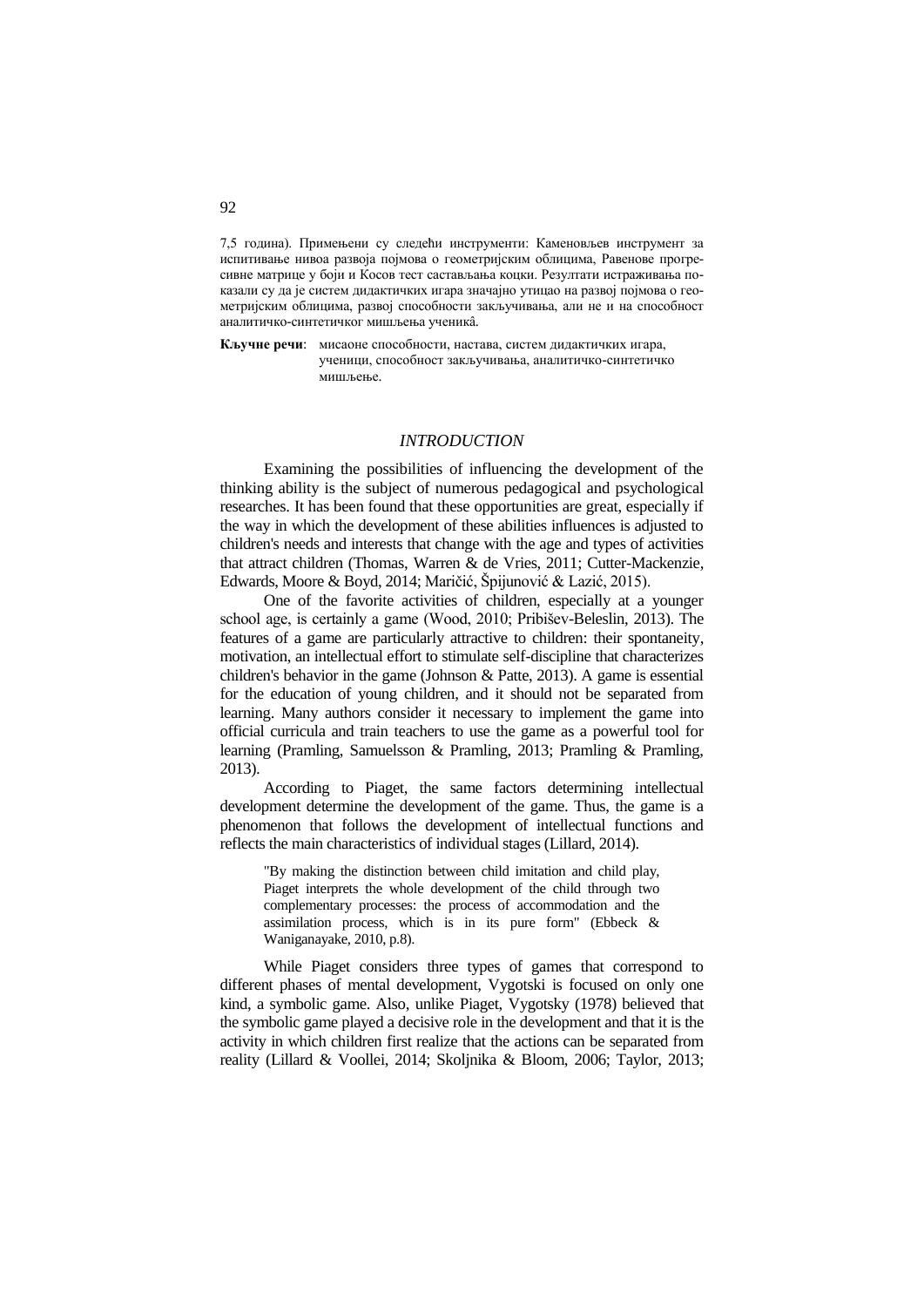Lillard, 2014). In this way, the game contributes to the development of higher mental functions and promotes intentional behaviour. This becomes possible because of the relationship between the game and the rules that must be followed (Bodrova & Leong, 2015; Petrović- Sočo, 2014). For these reasons, contemporary researchers believe that the game is significant for children's intellectual development and they believe that the symbolic gesture that occurs in the game is a precursor to abstract thinking (Petrović-Sočo, 2014).

Research into the phenomenon of the game indicates its importance in terms of encouraging intrinsic motivation of a child, directing its attention and behaviour (Platz & Arellano, 2011; Wood, 2013; Cutter-Mackenzie et al., 2014). In doing so, the game processes lead to the creation of new mental structures, through solving problem situations and improving mental abilities.

The relation between a game and cognitive development has been the subject of many researches. For example, there are studies linking children's game with mathematical education (Yawkey, 1981), language learning (Pellergini, 2011), cognitive functions (Saltz, Dixon & Johnson, 1977) with the ability to represent (Pederson, Rook-Green & Elder, 1981), problem solving (Smith & Dutton, 1979), and the like. Numerous studies have explored the development of certain knowledge and skills through children's game. The longitudinal study of Bergen and Mauer (Bergen & Mauer, 2000) showed that children who played with materials for learning to read in pre-school age later in school spontaneously read and had a better ability to verbalize. Using similar strategies, Cook (2000) enriched the child's game with numerous symbols, and found that the rich environment also develops mathematical concepts. In addition, it has been shown that the success of these children is more significant in upper grades of primary school in the field of mathematical knowledge (Wolfang, Stannard & Jones, 2001). Other authors examined the influence of the game on the development of creativity, thinking and conservation ability (Bateson & Martin, 2013; Howard-Jones, Taylor & Sutto, 2002; Kellock, 2015). The above research suggests that a game is not just one aspect of life that brings joy, fun and meaning. It is the foundation for learning and developing children throughout their lives (Konklin, 2014; Mishra, Koehler & Henriksen, 2011; Henriksen, Keenan, Richardson & Mishra, 2015).

Researches by contemporary authors confirm that learning through a game at a younger age is an effective way of acquiring knowledge and transferring it to new situations (Kamenov, 2010). A special role is played by a didactic game, which is often associated with the development of thinking skills and the ability to improvise - which lead to "mental flexibility" (Koehler, Mishra, Bouck, DeSchryver, Kereluik, Shin & Wolf, 2011; Kray & Ferdinand, 2013).

The system of didactic games represents the games selected, processed and structured in a particular system while the order of their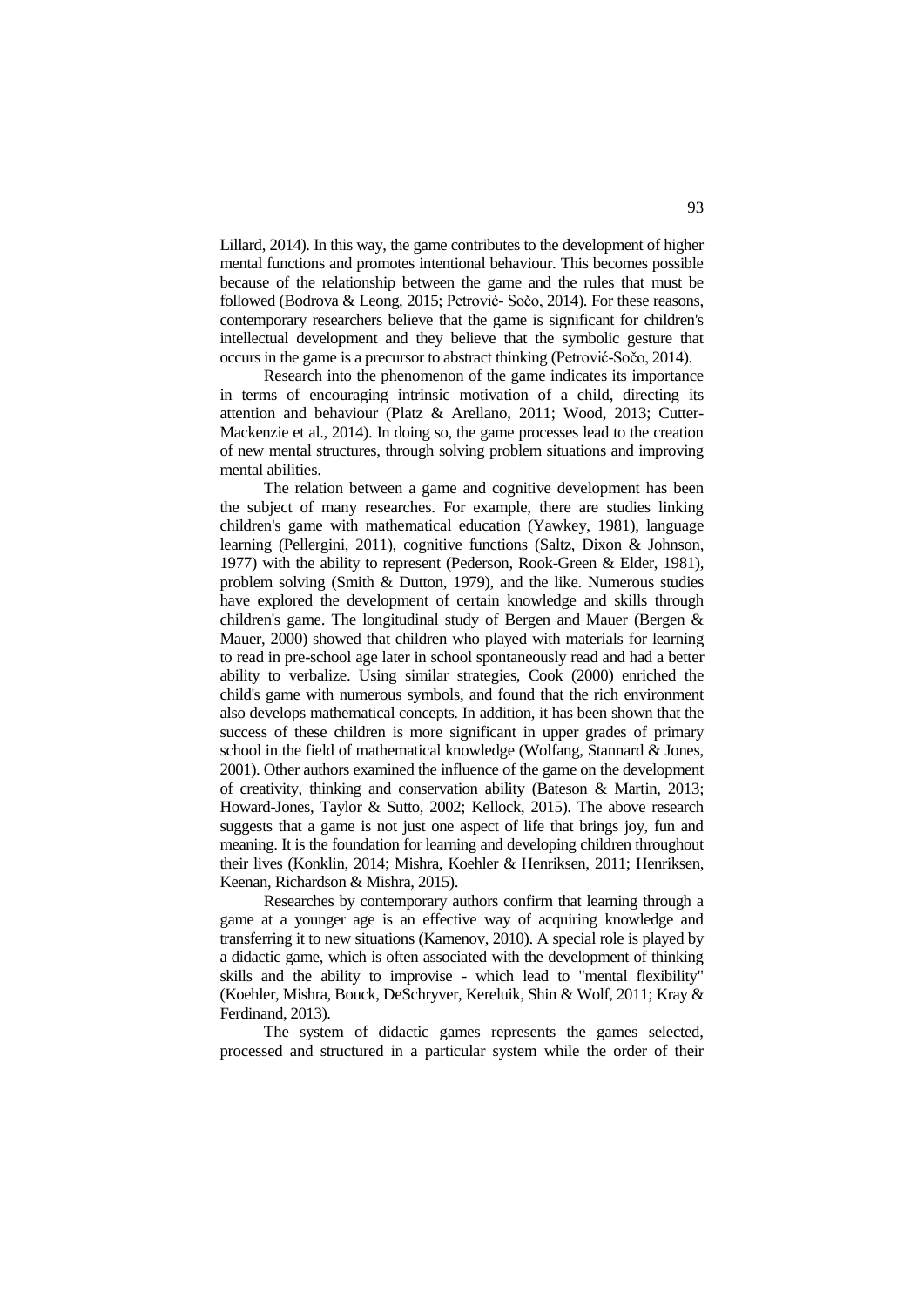application depend on the intellectual and affective needs, the education during which the pupil acquired his cognitive style. These games have the function of enabling pupils to gain experience, on the basis of which internalization of logical systems of classification, serialization, transformation of order and probability should occur. Under internalization, in this case, we mean the ability of pupils to use internal criteria that provide thinking systems, as opposed to external manipulation of things.

"The concepts that a child forms in a didactic game allow him to organize and systematize the sensory experience, help him to conclude a systematic, and sensual experience to think in pictures, which reflects on the autonomy and originality of the solutions to which they come" (Kamenov, 2010, p.42).

In this paper, we want to check the assumption that games can be used to develop thinking operations: analysis, synthesis, comparison, differentiation, identification, abstraction and generalization, as well as forms of induction, deduction, and conclusion by similarity. In support of the application of the game with pupils at the beginning of schooling, there is also the fact that the general characteristic of the child's mind at the age of seven indicates the possibility that the child establishes relationships and determines the relations between phenomena and objects. Starting from the age of 7, children can explain analytical and synthetic ways of procedures, to decompose some phenomenon, and to combine elementary, simple properties into a wider entirety. At this age, the children have made two essential development achievements. First of all, they are able to form object categories, to distinguish one characteristic common to all objects, and to consistently implement it as a classification category. Another achievement is the ability to form, at least the minimal, concept of the system. At that age, children are able to understand the logical relationships of subordinate and superiors, at least on two levels of generality, and to perform appropriate logical operations (Ivić, Pešić & Antić, 2001).

Starting from the characteristics of the thinking of children of the first grade, we consider a justified research aimed at determining whether and to what extent the pupils of the first grade can use the system of didactic games to influence the development of their mental abilities: the development of concepts of geometric forms, the ability of analytical and synthetic thinking and the ability to conclude.

# *МETHODS*

*The aim of the research* is to determine how and to what extent the system of didactic games influences the development of students' thinking skills: developing concepts about geometric shapes, the ability of analytical and synthetic thinking and the ability to conclude.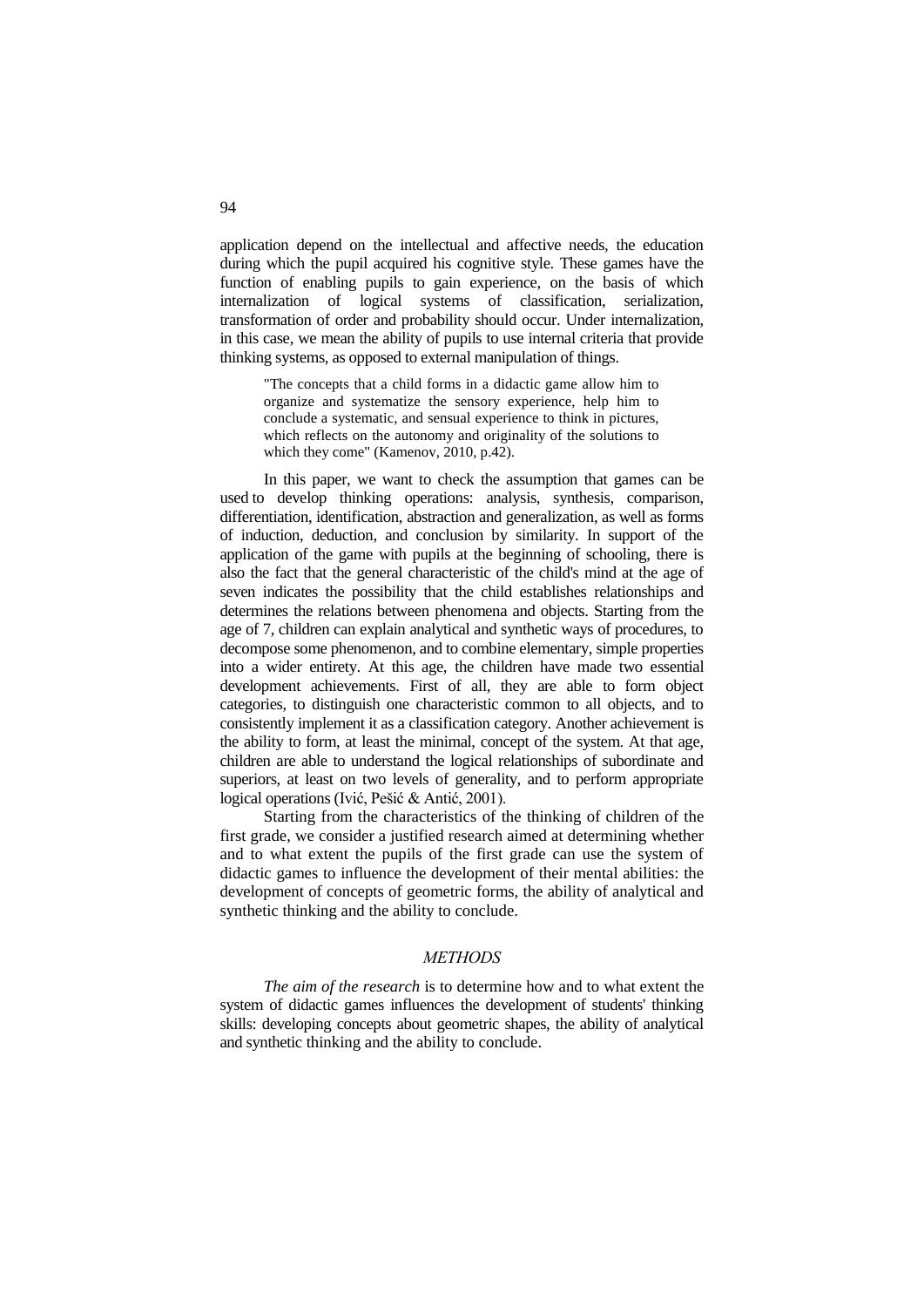# *Objectives:*

1. To determine if it is possible to use the system of didactic games in order to influence the development of pupils' thinking operations: recognition, naming, abstraction, formation and definition.

2. To examine whether and to what extent the system of didactic games influences the ability of the analytical and synthetic thinking of pupils.

3. To determine the influence of the didactic games system on the first grade pupils' ability to conclude.

## *Hypothesis:*

1. It is assumed that the use of a system of didactic games can influence the development of thinking operations: recognition, naming, abstraction, formation and definition.

2. It is expected that the system of didactic games can influence the development of the analytical and synthetic thinking of pupils.

3. It is expected that the use of a didactic games system may affect the first-grade pupils' ability to conclude.

*Respondents*. During the research, pupils of the first grade of primary school, aged 6.5-7.5 years, were examined. 163 pupils were examined - 4 classes in primary school "17. October" and 2 classes in primary school "Rada Miljkovic" in Jagodina, Serbia. The sample was purposive. The sample display is given in Table 1.

| Respondent groups | School that pupils attend | Total               |    |
|-------------------|---------------------------|---------------------|----|
|                   | P.S. 17. oktobar          | P.S. Rada Miljković |    |
| Experimental      | 54                        |                     |    |
| Control           | 53                        | 28                  |    |
| Total             | 07                        | ንስ                  | 63 |

*Table 1 Experimental and Control groups according to the school they attend*

We have chosen the first grade pupils because the main changes in the child's mind appear when staring the primary school and when a child's opinion meets the structured school system and different way of thinking from the one he or she had used to. This, as Piaget says, decisive turning point in mental development, is reflected in the reporting of specific operations, complex mental operations such as the addition, subtraction, serialization, conservation, classification, etc., which allow the child to do "in the head" what could have been done only by direct manipulation of objects. Although these operations are reversible, they are still related to individual experience.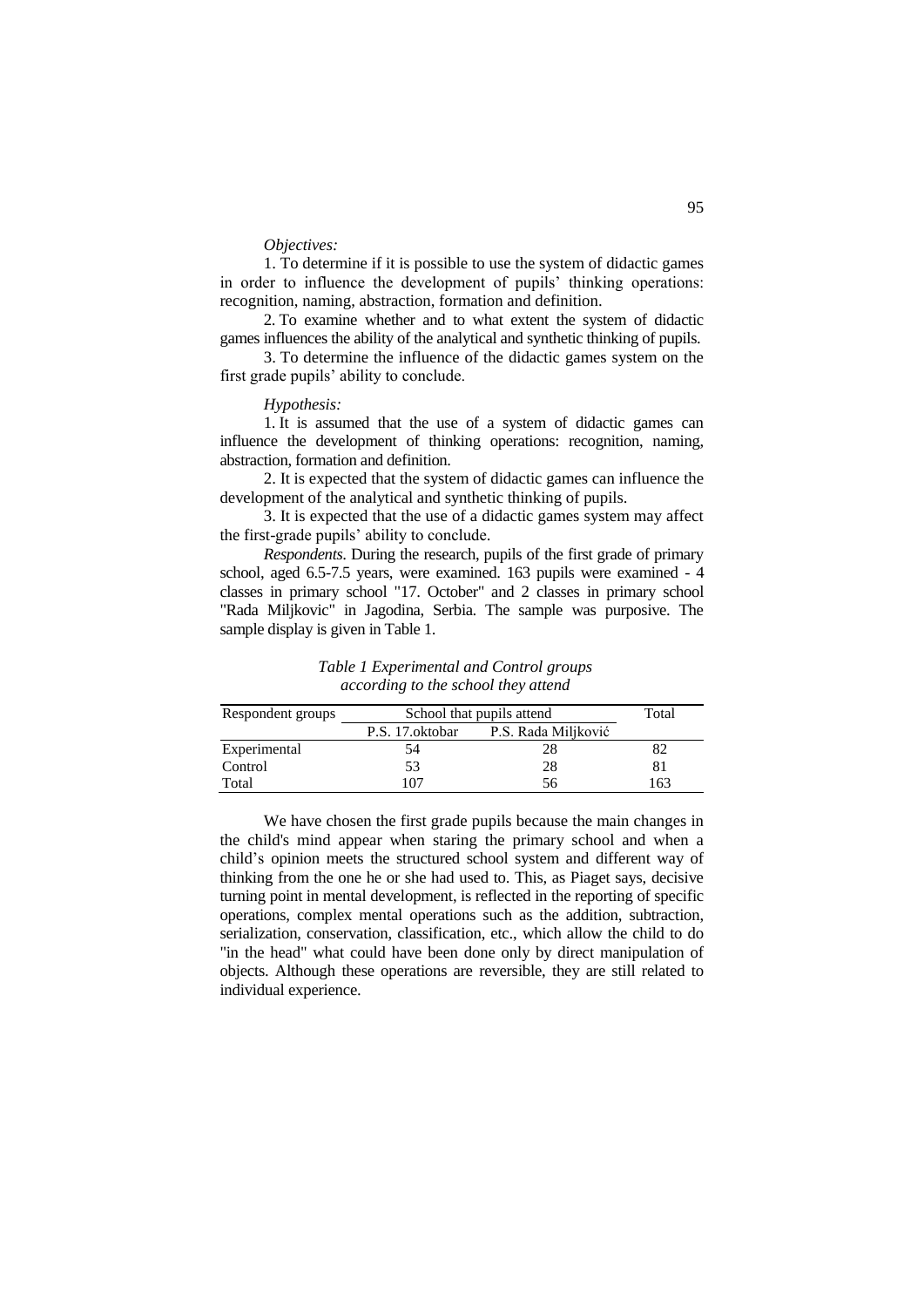*Measuring instruments.* The following instruments were used in the research: *The instrument for testing the level of development of concepts on geometric shapes<sup>1</sup>* (ball, cube, cylinder, circle, ellipse, triangle, square and rectangle) at 5 levels:  $1<sup>st</sup>$  level- Identification of geometric shapes;  $2<sup>nd</sup>$  level-Naming;  $3<sup>rd</sup>$  level-Abstraction;  $4<sup>th</sup>$  level-Forming Level;  $5<sup>th</sup>$  level-Defining; *Raven's progressive colour matrix test; Kohs Block Design Test.*

*Test procedure.* The survey was carried out during the school year 2016/17 in the period October 2016 - June 2017. During the experiment with parallel groups, initial measurements were made based on which groups of pupils were equalized with the calculation of the arithmetic mean (average measurements) and standard deviations (variation of E-SD = 3.61;  $K-SD = 3.30$  for each group of subjects.

Experimental group introduced experimental program-system of didactic games for the development of thinking skills, which was specially made for the purpose of this research. The realization of the curriculum in the experimental group through the didactic games system lasted 6 months. Teachers applied a system of didactic games 3 to 4 times a week, in lessons of all subjects with the aim of processing, revising and reviewing of teaching materials. In the control group, the curriculum was implemented according to the regular activity plan. The pupil retest was completed six months after the experimental program was conducted, with the same instruments as in the initial test.

*Experimental program.* The system of didactic games contained the following groups of games: Games containing inductive activities, Operations of geometric shapes, Games containing generalization and classification, Games containing comprehension and formation of terms and Games and activities involving reasoning. The general procedure contained in certain games includes the following: the adoption of the rules of the game that focus on the perceptions of forms, their classification by essential marks and the formation of appropriate terms, carrying out a series of actions which in materialized and extruded forms contain in themselves the support for thought operations which lead to a prominent goal, along with appropriate methods of analysis and synthesis induction and deduction (comparisons are made, similarities and differences are distinguished, relevant is separated from irrelevant, the form as a general marking is distinguished and classification of the model according to it, the practice of these operations until they become fully accurate and quickly realized, which is a sign that the didactic requirement has been met, all this accompanied by a group

<u>.</u>

<sup>&</sup>lt;sup>1</sup> The instrument for testing the level of development of concepts on geometric shapes (series of objective objects of type) was taken from E. Kamenov (1974), who used this instrument in researching the influence of the game on the development of intelligence. More in Kamenov, E. (1989): Intelektualno vaspitanje kroz igru. Beograd: Zavod za udžbenike i nastavna sredstva.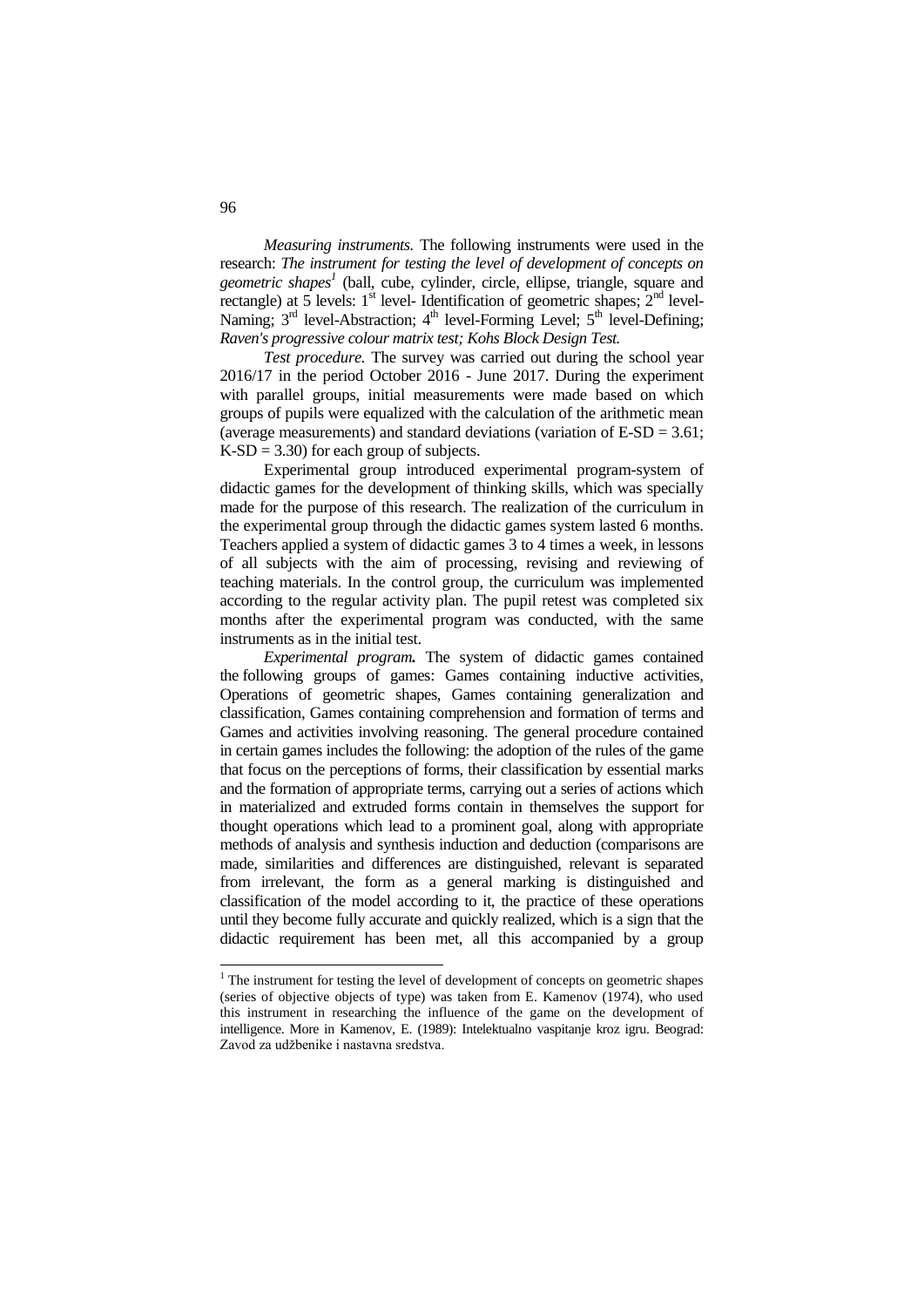autocorrelation of the pupils, in relation to which the verbalization of the appropriate procedures, or criteria by which they were derived, is carried out (Sutherland & Friedman, 2013).

### *RESULTS*

The first task of our research was aimed at examining the level of development of concepts about geometric shapes in pupils. Initial research and the significance calculated by the Mann-Whitney test  $r= 0$ . 828> 0.05 indicates that there is no statistically significant difference between the results of the pupils of experimental and control groups, that is, the groups of pupils are equal in relation to the knowledge of geometric shapes. In the final test, the results obtained are shown in Table 2.

*Table 2 Results of pupils in initial and final research*

| Geom.         | Recognition |         | Naming |         | Abstraction |         | Formation |         | Defining |         |
|---------------|-------------|---------|--------|---------|-------------|---------|-----------|---------|----------|---------|
| <b>Shapes</b> | (% )        | $F(\%)$ | I(%)   | $F(\%)$ | (% )<br>L   | $F(\%)$ | (% )<br>L | $F(\%)$ | (% )     | $F(\%)$ |
| Ball          | 98.8        | 99.4    | 84.7   | 98,2    | 92,6        | 99.4    | 98,2      | 100     | 78.5     | 92,0    |
| Cube          | 98.2        | 99.4    | 78.5   | 93,9    | 38.0        | 70.6    | 54.6      | 69.3    | 54.6     | 73.0    |
| Cylinder      | 98.2        | 98.8    | 64.4   | 81,0    | 96.3        | 98.8    | 86,5      | 90,8    | 47.2     | 62,6    |
| Circle        | 100.0       | 100.0   | 93,3   | 96,9    | 59.5        | 76.1    | 68.7      | 74,2    | 47.2     | 62.6    |
| Ellipse       | 97.5        | 97.5    | 31,9   | 50,3    | 90.2        | 93.3    | 68,1      | 76,1    | 49.1     | 59.5    |
| Triangle      | 98,8        | 99.4    | 81,6   | 88,3    | 90,8        | 92.6    | 67,5      | 73,6    | 56,4     | 65,0    |
| Square        | 100         | 100     | 60.1   | 69,9    | 87,1        | 90.8    | 68,1      | 77.9    | 52.1     | 64.4    |
| Rectangle     | 100         | 98.0    | 75.5   | 81,0    | 76,1        | 84.7    | 68,1      | 71,8    | 51,5     | 56,4    |

Based on the obtained Kolmogorov-Smirnov Normality Test (Table 3), which we have applied, we note that the significance is less than 0.05, which means that the data do not have a normal distribution and that the statistical significance of the difference between the results of pupils E and C groups at the initial test should be determined using non-parametric Mann-Whitney test. The significance calculated by the Mann-Whitney test r  $= 0.000$  <0.05 (Table 4) indicates that there is a statistically significant difference between the results of the pupils of the experimental and control groups achieved in the examination of the level of development of the concepts of geometric forms.

*Table 3 Normality test according to groups (final testing)*

|              | Kolmogorov-Smirnov |    |       |  |  |
|--------------|--------------------|----|-------|--|--|
| Group        | <b>Statistic</b>   | df | Sig.  |  |  |
| Experimental | 0,161              | 82 | 0,000 |  |  |
| Control      | በ 127              | 81 | 0.002 |  |  |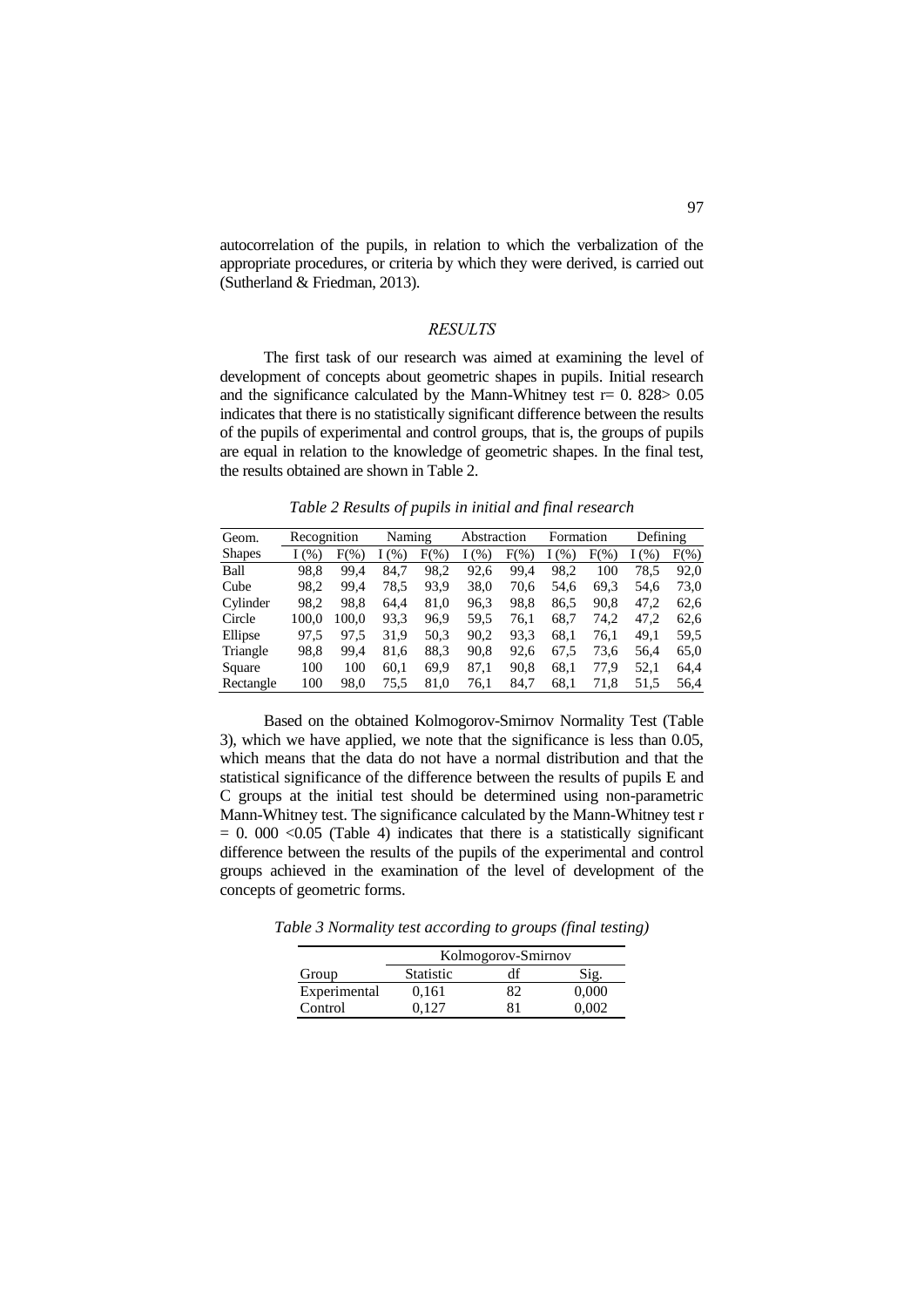|                        | Number of accurate answers to the  |
|------------------------|------------------------------------|
|                        | knowledge test of geometric shapes |
| Mann-Whitney U         | 1885,50                            |
| Asymp. Sig. (2-tailed) | 0.000                              |

*Table 4 Mann-Whitney: Final testing*

As the results show in the final stage, the similarity between the groups has disappeared. While E group has achieved high results in every respect, in the C group they move around the central ones. The difference between the groups became very significant, which was interpreted primarily by the influence of different methods of educational work.

*Table 5 Examination of the level of development of concepts on geometric shapes (Final testing - average number of correct responses by groups experimental and control)*

| Respondent's group |                       | <b>Statistic</b> |
|--------------------|-----------------------|------------------|
|                    | Mean                  | 34,96            |
|                    | <b>Std. Deviation</b> | 4,65             |
| Experimental       | Minimum               | 19,00            |
|                    | Maximum               | 40,00            |
|                    | Mean                  | 31,57            |
| Control            | <b>Std. Deviation</b> | 5,00             |
|                    | Minimum               | 21,00            |
|                    | Maximum               | 40.00            |

The second task of our research was to look at the answer to the question of whether and to what extent the system of didactic games could influence the ability of the first grade pupils to conclude. We this purpose, we tested the pupils with the test - Raven's Progressive Colour Matrices. The coloured matrices, Series A, Ab, B (J.C. Raven, 1965), are arranged so that mental development takes them to the stage when the ability to reason with analogy has been sufficiently built and that such a way of thinking is adopted as a consistent method for concluding. Three series of twelve problems that make colour matrices are arranged to determine the main cognitive processes for which children under 11 are normally capable. In each series of assignments, the pupils were supposed to engage in the conclusion by analogy, primarily on the basis of comparison. For these reasons, a T-test was performed, which values df = 161 and  $p = 0.240$ indicate that in the initial test pupils are equal in terms of achievements on the Progressive colour matrix test.

In contrast to the achievements on the initial test, where the experimental and control groups were consistent with the achievements, in the final test the significance calculated by Kolmogorov-Smirnov test and the Mann-Whitney test  $r = 0$ , 026 < 0.05 (Table 6) point out that there is a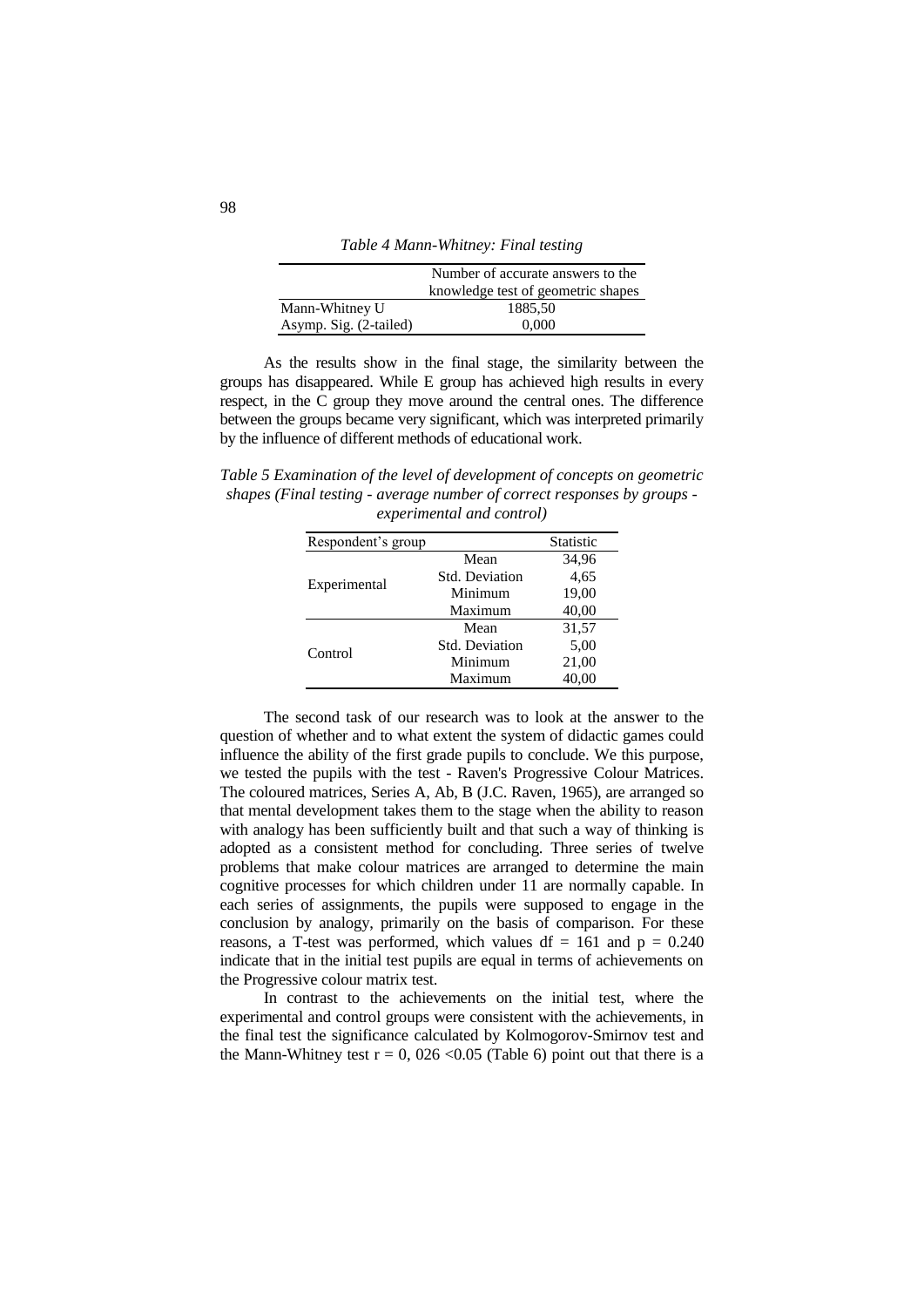statistically significant difference between the results of the pupils of the experimental and control groups achieved on the Progressive Colour Matrix Test.

| Group        | N   | Mean Rank | Sum of Ranks                                                               |
|--------------|-----|-----------|----------------------------------------------------------------------------|
| Experimental | 82  | 90,15     | 7392,00                                                                    |
| Control      | 81  | 73,75     | 5974,00                                                                    |
| Total        | 163 |           |                                                                            |
|              |     |           |                                                                            |
|              |     |           | The number of accurate responses<br>to the Dunguagive colorer potenty took |

*Table 6 Mann-Whitney: Ranks (Progressive Colour Matrices-final testing)*

|                        | The number of accurate responses<br>to the Progressive colour matrix test |
|------------------------|---------------------------------------------------------------------------|
| Mann-Whitney U         | 2653,500                                                                  |
| Asymp. Sig. (2-tailed) | 0.026                                                                     |

In order to examine whether the experimental system of didactic games can influence the development of the analytical-synthetic thinking of pupils of the first grade, we used the *Kohs Block Design Test* (1923).

In the initial testing, we obtained the results (df = 161,  $p = 0.324$ ) which show that the control and experimental groups are equal in the achievements of this test. Further analysis of the results of the final testing, Kolmogorov-Smirnov test and T-test (t = 0.626, df = 161, p = 0.532) show that the pupils of the experimental and control groups were equalled, that is, there was no statistically significant difference in achievements, although the didactic games system was used in the experimental group (displayed in Tables 7 and 8).

*Table 7 The normality test according to groups (Kohs Block Design Test-Final Testing)*

|              | Kolmogorov-Smirnov |    |       |  |  |
|--------------|--------------------|----|-------|--|--|
| Group        | <b>Statistic</b>   | Df | Sig.  |  |  |
| Experimental | 0.066              | 82 | 0.200 |  |  |
| Control      | 0.081              | 81 | 0.200 |  |  |

| Table 8 t-test (Kohs Block Design Test-Final Testing) |  |  |  |
|-------------------------------------------------------|--|--|--|
|                                                       |  |  |  |

| t-test for Equality of Means |     |                   |  |  |
|------------------------------|-----|-------------------|--|--|
|                              | Df  | $Sig. (2-tailed)$ |  |  |
| 0.626                        | 161 | 0.532             |  |  |

# *DISCUSSION*

In order to investigate the development of pupils' thinking operations: recognition, naming, abstraction, forming and defining geometric shapes using a system of didactic games, we started the research by identifying the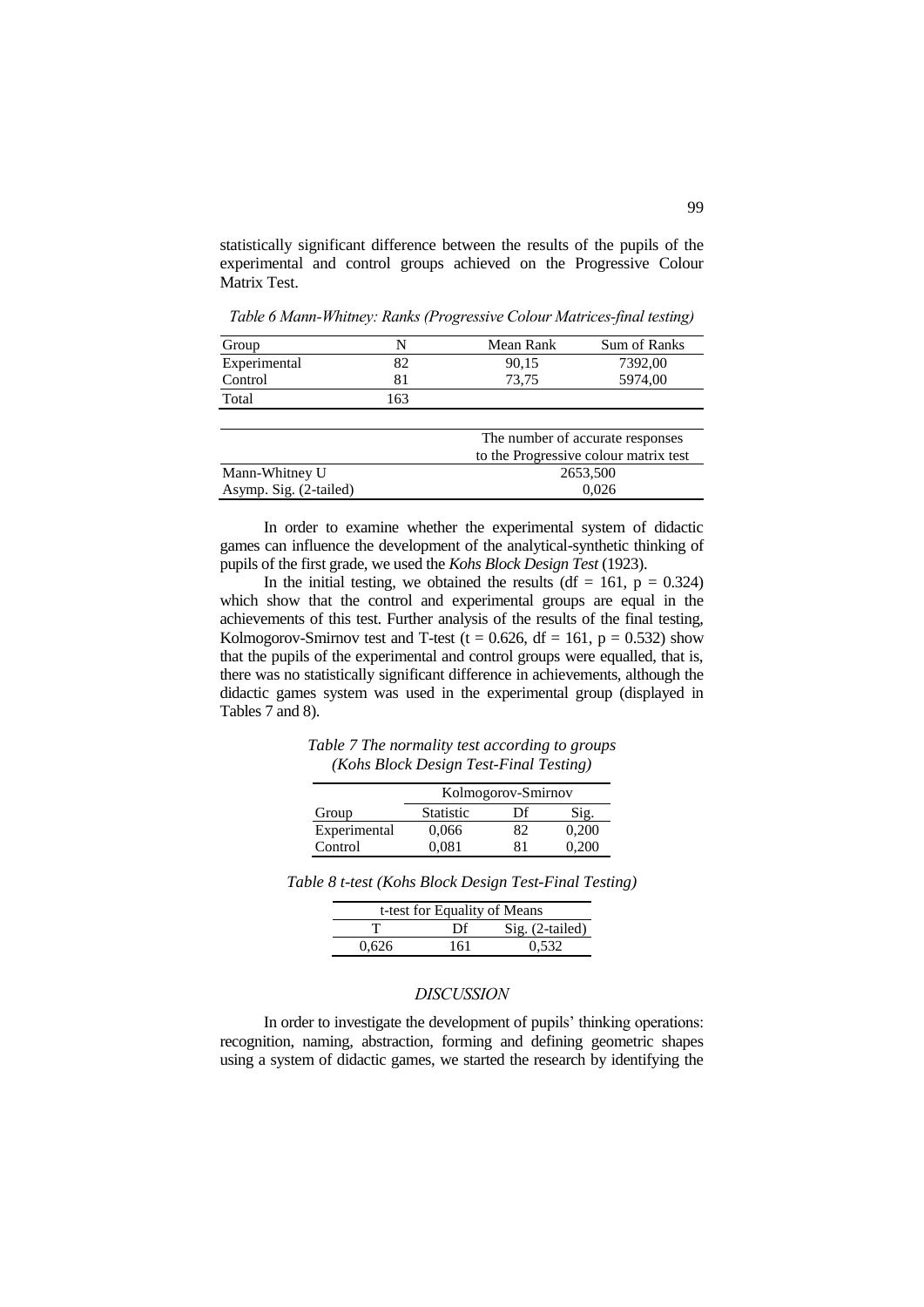objects as the initial phase in developing concepts of geometric shapes, relying on Galjperin's method in which thoughts are built through several characteristic stages, among which the material execution of the action is the first step in the construction of thought operations. During the naming of geometric shapes, as in the second phase, the pupils achieved the best results in the initial test with respect to the circle and the weakest in case of the ellipse.

The operation of abstraction implies that pupils, in the process of acquiring knowledge and forming concepts, thoroughly reject and remove irreplaceable, less significant properties, while retaining the essential properties of an object or phenomenon. In the initial testing, the pupils mostly recognized among the offered items, those that were in the form of a cylinder. The weakest result, the least accurate answers, was achieved when the object of the cube was abstracted. In the final test, pupils were most successful in abstracting the shape of the ball. The weakest results, as well as in initial research, have been achieved in the form of a cube, but the pupils have made the most progress when it comes to this form in relation to the initial test.

In order to confirm the pupils' ability to successfully abstract geometric shapes, one of the best ways is to check their ability to form these shapes. In order to form geometric shapes, pupils must have an internalized image, their significant properties and characteristics (Abbas, 2006). In order to examine the pupils' ability to form geometric shapes, the research asked from pupils to form a ball, a cube, a cylinder and other forms with the help of plasticine clay. The pupils initially named a geometric shape, and then they "made" it out of plasticine clay. In defining geometric shapes, pupils were most successful with the ball in the initial and final testing, while the performance in defining other geometric shapes ranged about half in the initial test, and this percentage was significantly increased in the final test.

In this section, we are especially interested in the way in which pupils explain geometric shapes, since the definition reflects the level of their development of thinking. To this end, we will show the criteria of the definition procedure, which was used in the Binet-Simon Scale (Ivić, Milinković, Rosandić & Smiljanić, 1981). Our respondents often gave definitions of use, when defining geometric shapes, in 23,7% of cases. Among the definitions of geometric shapes, most were descriptive. In 60.6% of cases, pupils defined geometric shapes through a description of looks, compared with objects of the same or similar form: "like a roof on the house", "like a steam," "like a candle", "like the moon" ...

In the group of logical answers, we put the answers in which pupils included at least two properties of shapes or geometric bodies, for example: "The triangle has three corners and when there are two triangles you can make a square." As we notice in this answer there is anticipation and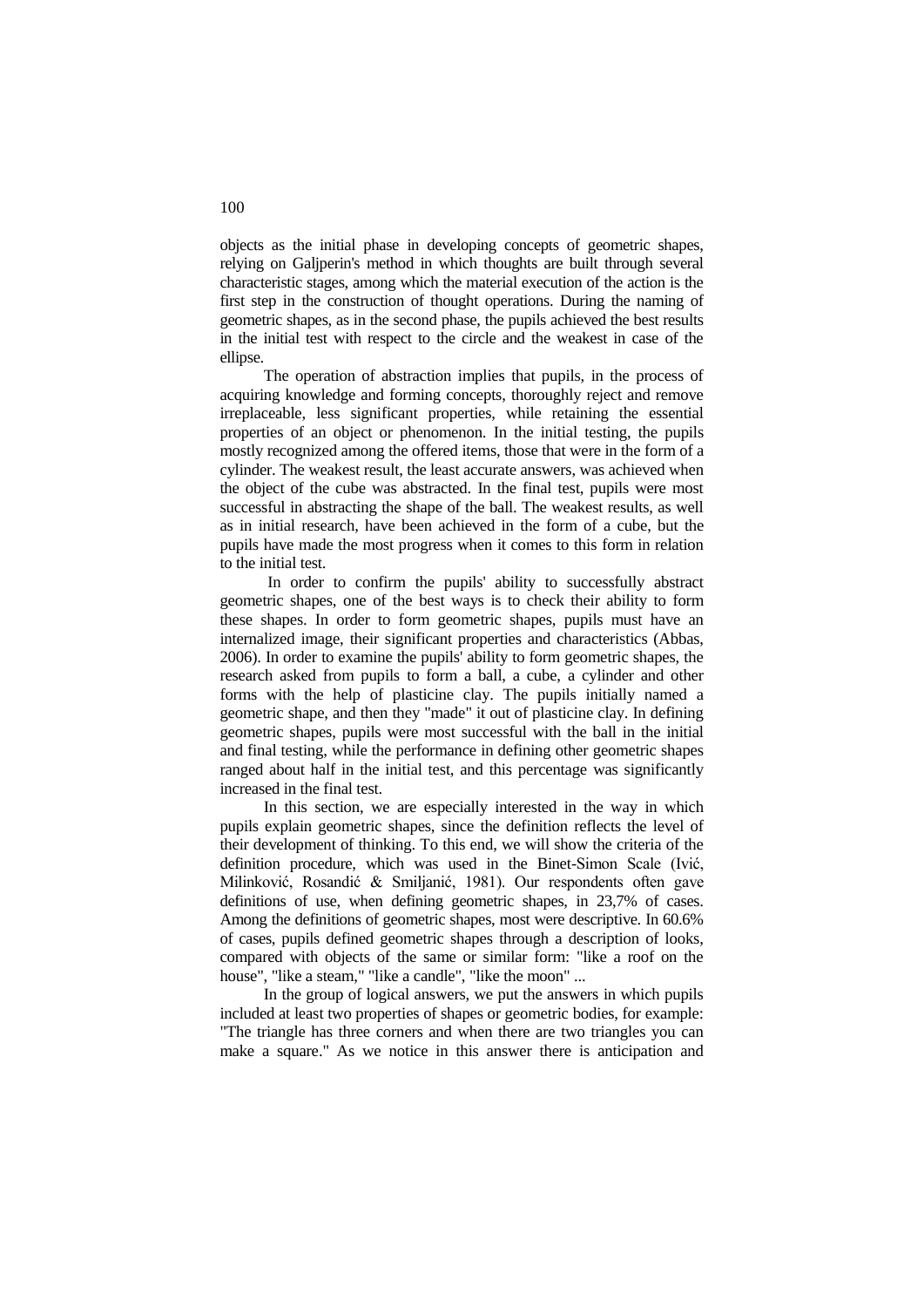abstraction, because the pupil can imagine the operation of joining two triangles and the result-square. This also confirms that the child has the ability to operate with hypothetical attitudes, and not just what is close to his eyes (Bruner, 1986).

Our results are in accordance with the results of other researchers. The definition procedure applied in the Binet-Simon Scale (1908 and 1911) shows that the definition tasks are in the sixth (usage definition) and the ninth year (higher-order definition). In the NBS (New Belgrade Revision of the Binet-Simon Scale, 1976) subtest definitions are in the fifth and ninth years. Milinković (according to Ivić, 1981) finds that at the former age children give the most definitions of use and on the latter descriptive definitions and logical definitions. Applying the definition procedure, LJ. Miočinović (according to Ivić, 1981) at the age of the second grade of primary school (8-9 years) finds: usage definitions (15.2%), descriptive definitions (3.5%), incomplete logical definitions (7.7%) and logical definitions (4.4% ). Vygotski (1986) points out to research whose findings indicate that defining terms with the goal and function decrease with age, and defining with logic increases.

As the results show, the pupils of the experimental group, after applying the method of game, achieved very high results in all series of assignments and in all forms, which suggests that the game helped to free the pupils from the "action", the "image", the "subject" perceptions and go to one in which the quality of the form became "categorical", and the acquired concepts are structured in a coherent system. In the game, the process of misperception was assisted, which, with the active transformation of perception, by a complex thought process, came to qualitatively new creations-concepts (Kamarulzaman, 2015). Construction play is strongly related to mathematical performance in primary school children, and this relationship is mediated by visuospatial memory (Nath & Szücs, 2014). Our findings are also supported by the analysis of the changes that are taking place in the field of the development of concepts of geometric shapes, given by Đokić and Zeljić (2017). They point out that "noticeably changed teaching in the teaching of geometry and insisting on open teaching approaches has an important role in the process of developing mathematical thinking among students as well as the pedagogical guidance of teachers, which should enable the optimal development of the thinking operations" (Đokić & Zeljić, 2017, p.635). The obtained results show that our first hypothesis which is the following: It is assumed that the use of a didactic games system can influence the development of thinking operations: recognition, naming, abstraction, formation and definition, is confirmed.

When it comes to examining the pupils' ability to conclude and the application of the Progressive Matrix colour Test, one should point out the most common mistakes pupils made during the test. These are final assignments in the A series, from A10-A12, (in 75% of cases, they made a mistake), in the Ab series, on task Ab12 (57% of errors) and the series of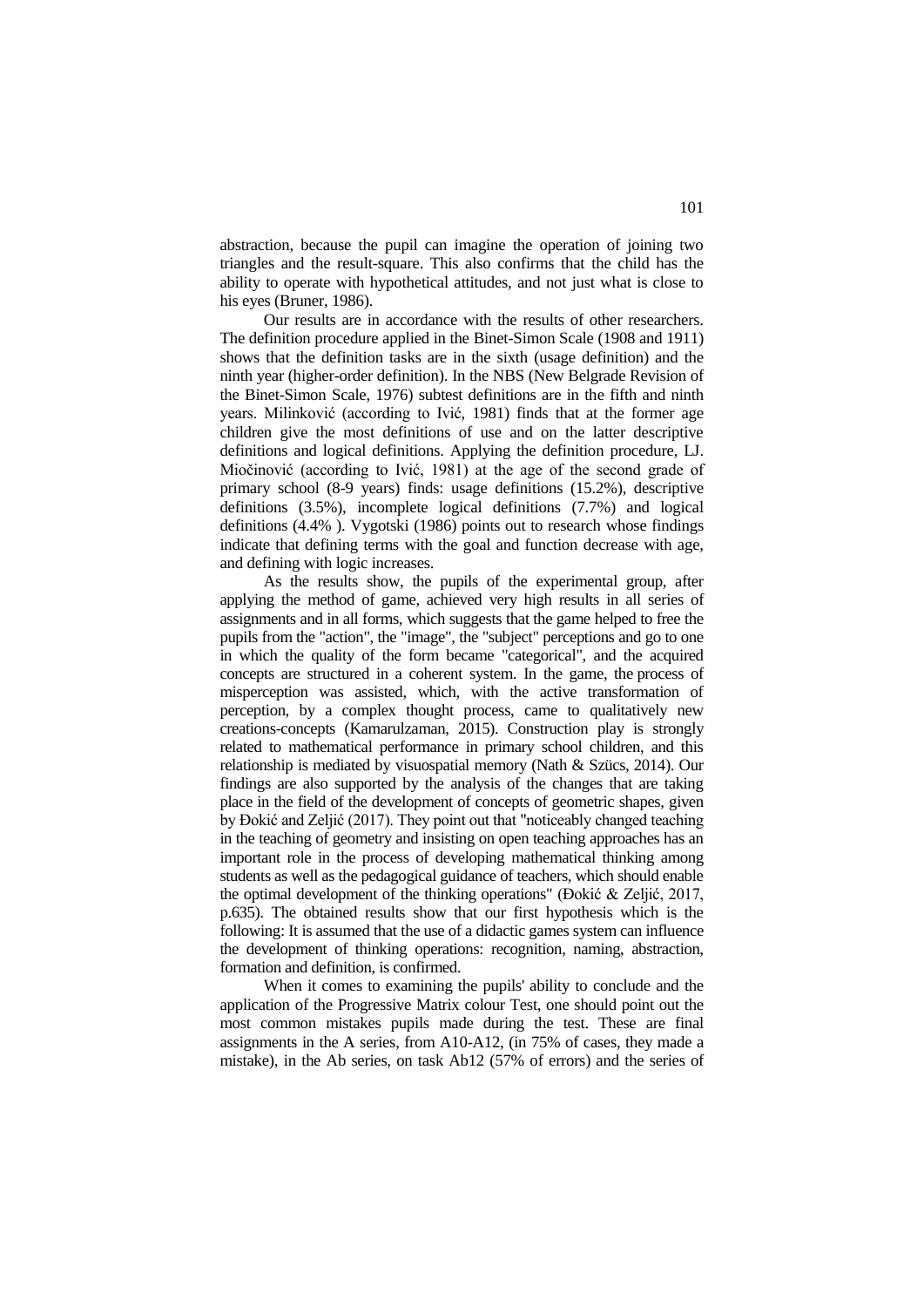tasks of group B (on task B12 95% of errors). These difficulties can be explained on the basis of the constraints on specific operations at the level of the first grade pupils. Some of these constraints are, for example, that a child of this age cannot determine all possible solutions to the problem it is facing, as the requested task required (Miočinović, 2002). Despite the errors, the results show that the experimental group achieved better results in the final testing. This advancement of the experimental group can be explained by the content and goals of the games, especially groups of games involving induction activities and activities involving reasoning. This confirmed the second hypothesis of this research by which we assumed that the system of didactic games could influence the development of analytical and synthetic thinking of pupils. When it comes to the possibility of influencing the system of didactic games on the development of analytical-synthetic thinking, which we measured with the help of the Kohs Block Design Test, our research showed that there was no improvement in pupils' success. The data show that the lack of difference in the initial test repeated in the final one, that is, there was no difference in the achievement of this test among the pupils of the experimental and control groups. We can interpret the results obtained in many ways. One of them relates to the characteristics of first-grade pupils. The illogic of children's thinking, at least to a certain age (7-8 years old), is reflected in the following facts:

"The lack of logical connection in children's presentation, the lack of need for children to expose and explain their opinions, the inability to talk with younger children, proving something to them, since for them often logically the most valuable proof is not of any value, often the fall in contradiction (insensitivity to these contradictions and the absence of effort to overcome them), often easily jumping into conclusions on the basis of individual cases, inability of children to put their views tolerantly, the inability to receive and logically operate the ideas that are only hypothetical, and they do not have to be real and true, etc."(Ivic, 1964, p. 27).

This type of pupil behaviour during the test was also noted by other researchers. In a study carried out by P. Kovačević (1986) on the sample of 400 children from the  $1<sup>st</sup>$  to  $4<sup>th</sup>$  grade of a primary school in Belgrade, he came to some conclusions about the behaviour of the respondents during the testing. Two levels are manifested in the Kohs Test: on the one hand we had respondents who look at the model, chose colours, looked at where the colour should be placed. For the second group of respondents, it can be said that they used a model of trial and error. They rotated the cubes without order, and they gave the impression that they do not look for a certain colour, but when they came across something that seems good to them, they used it. They were more oriented to the impression of the whole model, did not analyse it, turned the cubes without a plan... Such children needed specific help (Kovačević, 1986; Rozencwajg & Fenouillet, 2012). The results pointed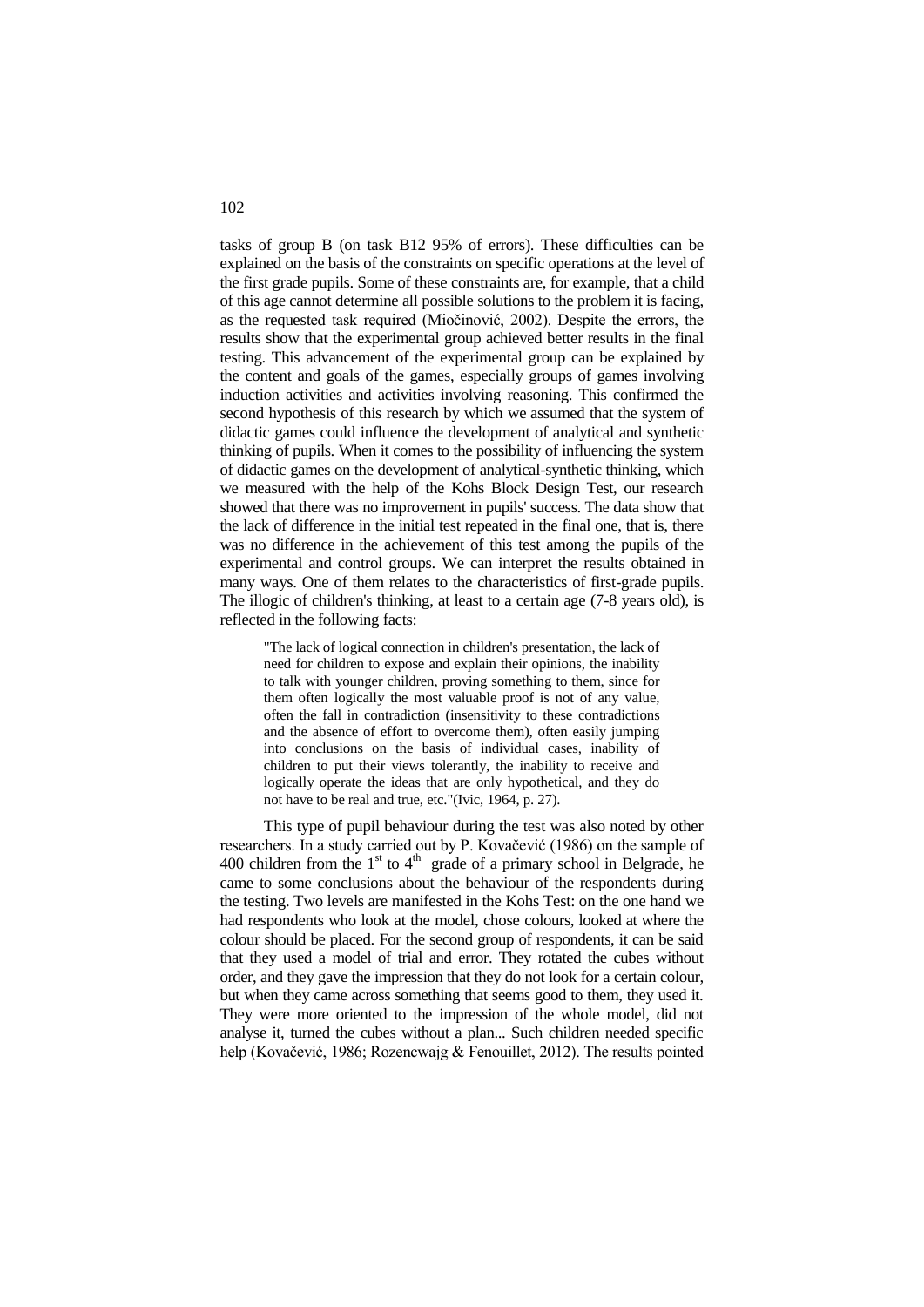out to the conclusion that the hypothesis we had set: assuming that the system of didactic games influences the ability of the logical (analytical and synthetic) thinking of first-grade pupils was not confirmed.

In the end, it is important to note the shortcomings of this research. Regarding the procedure, which is carried out with the use of a game method in order to stimulate the development of thinking skills among pupils, it should be pointed out that it cannot be completely convincing that all of its stages and details were equally necessary, nor that everything was done in the best way and to the extent necessary. It is also likely that some of these effects will gradually weaken, and be completely lost, if they are not accepted in the further educational process and appropriately developed and further improved. Further research is required for a more specific overview of this issue.

### *CONCLUSIONS*

The system of didactic games was very effective in improving the development of concepts of geometric shapes: recognition, naming, abstraction, formation and definition, as well as when it comes to examining the pupils' deduction, because there is a significant statistical difference between pupils of the control and experimental groups. The use of the didactic games system in the work with pupils of the experimental group did not lead to the improvement of pupils' success in the ability of analytical and synthetic thinking. We can assume that the selected games did not adequately stimulate the development of these abilities, or, on the other hand, that the pupils were not willing to develop analytical and synthetic thinking to a higher level through the exercise.

The game method enabled the pupils to sort out their experience adequately, motivated them to do it and pointed to the direction. Through the motor and perceptual activity, essentially related to the mental, they were encouraged to discover, think, reason logically, draw conclusions, generalize, acquire and use information and exchange them among themselves. Thanks to the implementation of the didactic games system, the pupils managed to effortlessly adopt terms that are among the most abstract in the first grade curriculum. Based on this knowledge, it is important to choose in the classroom the activities that engage not only the individual senses, but also multiple senses at the same time. The games we proposed and realized with E group pupils enabled them to synchronize sensory impressions that give a complete picture of objects, processes, phenomena and enables them to integrate into a complex image of the world. Good integration of sensory impressions is a precondition for proper experiential knowledge and an open way for the transformation of performances and observational and practical thinking into conceptual.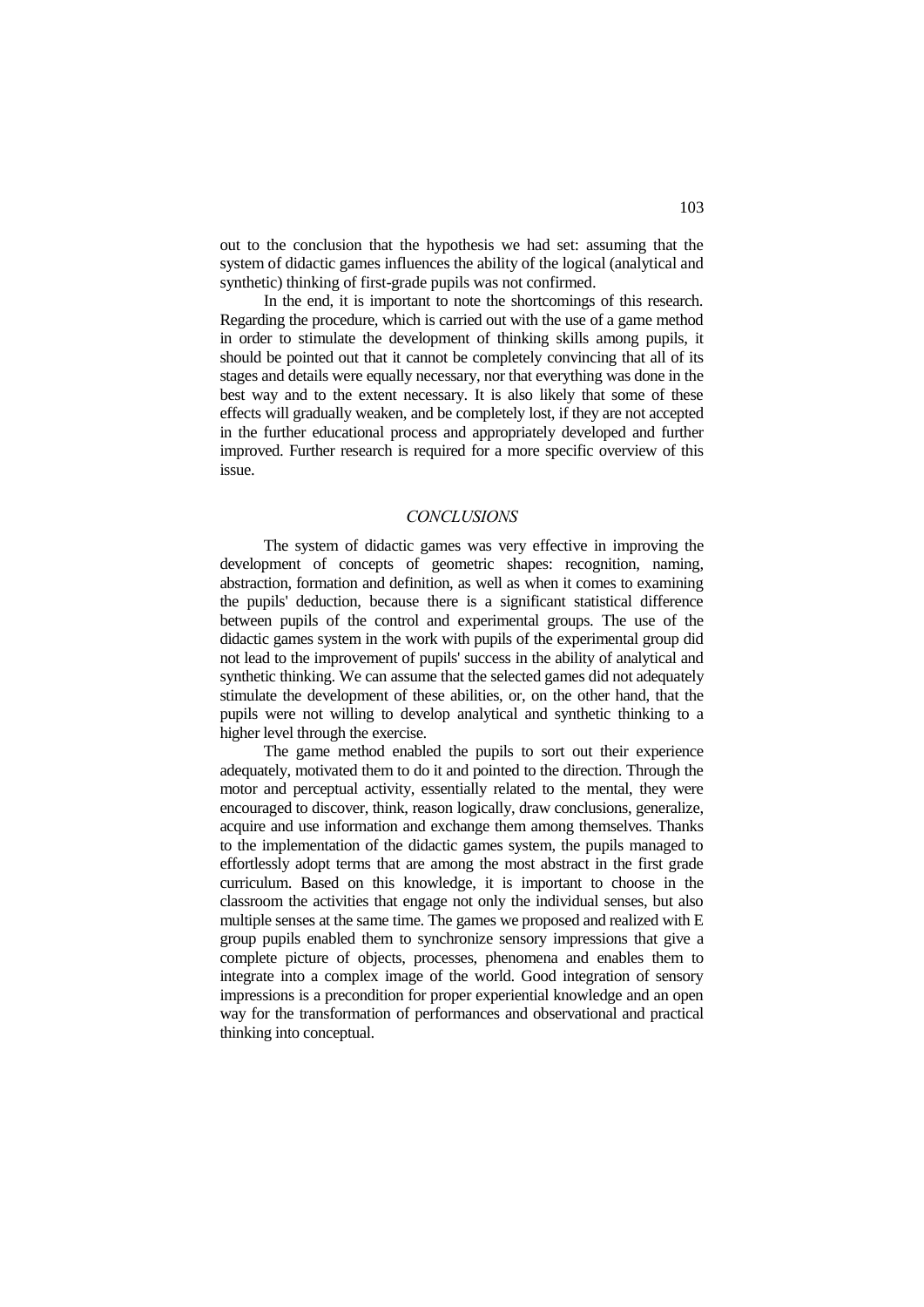In addition, a number of questions and tasks were opened, which should be dealt with by next researches. In this regard, it would be necessary to: further explore the possibilities of using the game method for the adoption of program contents and achieving the tasks of educational work; standardize the tests that could, with greater precision, measure the development of mental abilities; analyse the rich teaching experience created by the use of traditional methods and to extract from it procedures that could still be applied to achieve good results in pedagogical work.

### *REFERENCES*

- Abbas, S. (2006). *Scientific Activities and the Development of Thinking Skills to Kindergarten Children*. Cairo: Dar al-Arab,pp. 33-38.
- Bateson, P. & Martin, P.(2013). *Play, playfulness, creativity and innovation*. New York, NY: Cambridge University Press.
- Bergen, D.G.&Mauer, D.(2000). Symbolic play, phonological awereness, and literacy skills at three age levels. In: Kathleen A. Roskos and James F. Chrisie (eds.), *Play and literacy in early childhoods: Reaserch from multiple perspectives,* pp. 45-62. New York: Eribaum. ED 456 904
- Bodrova, E.& Leong, D. J.(2015). Vygotskian and Post-VygotskianViews on Children's Play, *American Journal of Play,* Vol 7, No 3, pp. 371-388. [doi.org/10.1017/](http://dx.doi.org/10.1017/CBO9780511816833.017) [CBO9780511816833.017](http://dx.doi.org/10.1017/CBO9780511816833.017)
- Bruner, J. (1986). *Actual Minds, Possible Worlds*. Massachusetts: Harvard University Press.
- Conklin, H. (2014). Toward more joyful learning: integrating play into frameworks of middle grades teaching. *American Educational Research Journal*, 51(6), pp. 1227–1255. DOI: 10.3102/0002831214549451
- Cook, D. (2000). Voice practice: Social and mathematical talk in imaginative play. *Early Development and Care*, 162, pp. 51-63. EJ 610 324. DOI:10.1080/ 0300443001620105
- Cutter-Mackenzie, A., Edwards, S., Moore, D.& Boyd, W.(2014).Young Children's Play and Environmental Education in *Early Childhood Education*, Springer Briefs in Education, pp.9-24. DOI: 10.1007/978-3-319-03740-0\_2.
- Đokić, O., Zeljić, M. (2017). Teorije razvoja geometrijskog mišljenja prema Van Hilu, Fišbajnu i Udemon-Kuznaiku [Тheoretical frameworks of development geometrical thinking according to van Hiele, Fischbein and Houdement-Kuzniak], *Teme*, XLI, br. 3, pp. 623-637.
- Ebbeck, M. & Waniganayake, M. (2010). *Play in Early Childhood Education*, Australia, New Zealand: Oxford University Press.
- Henriksen, D., Keenan, S., Richardson, C., Mishra, P.& the Deep-Play Research Grou (2015). Play as a Foundational Thinking Skill & Trans-disciplinary Habit of Mind*. Association for Educational Communications and Technology* 2015, Volume 59, Number 3, pp. 5-10. DOI: 10.1007/s11528-015-0845-y
- Howard-Jones, P., Taylor, J. & Sutton, L.(2002). The effect of play on the creativity of young children during subsequent activity. *Early Child Development and Care, 172*, pp. 323–328.doi: 10.1080/03004430212722. [http://www.playgroundideas.](http://www.playgroundideas.org/wp-content/uploads/The-case-for-play-V5.pdf) [org/wp-content/uploads/The-case-for-play-V5.pdf](http://www.playgroundideas.org/wp-content/uploads/The-case-for-play-V5.pdf) [Assessed 27th February 2016].
- Ivić, I. (1964). *Dečje mišljenje* [Children thinking]. Beograd: Rad.

104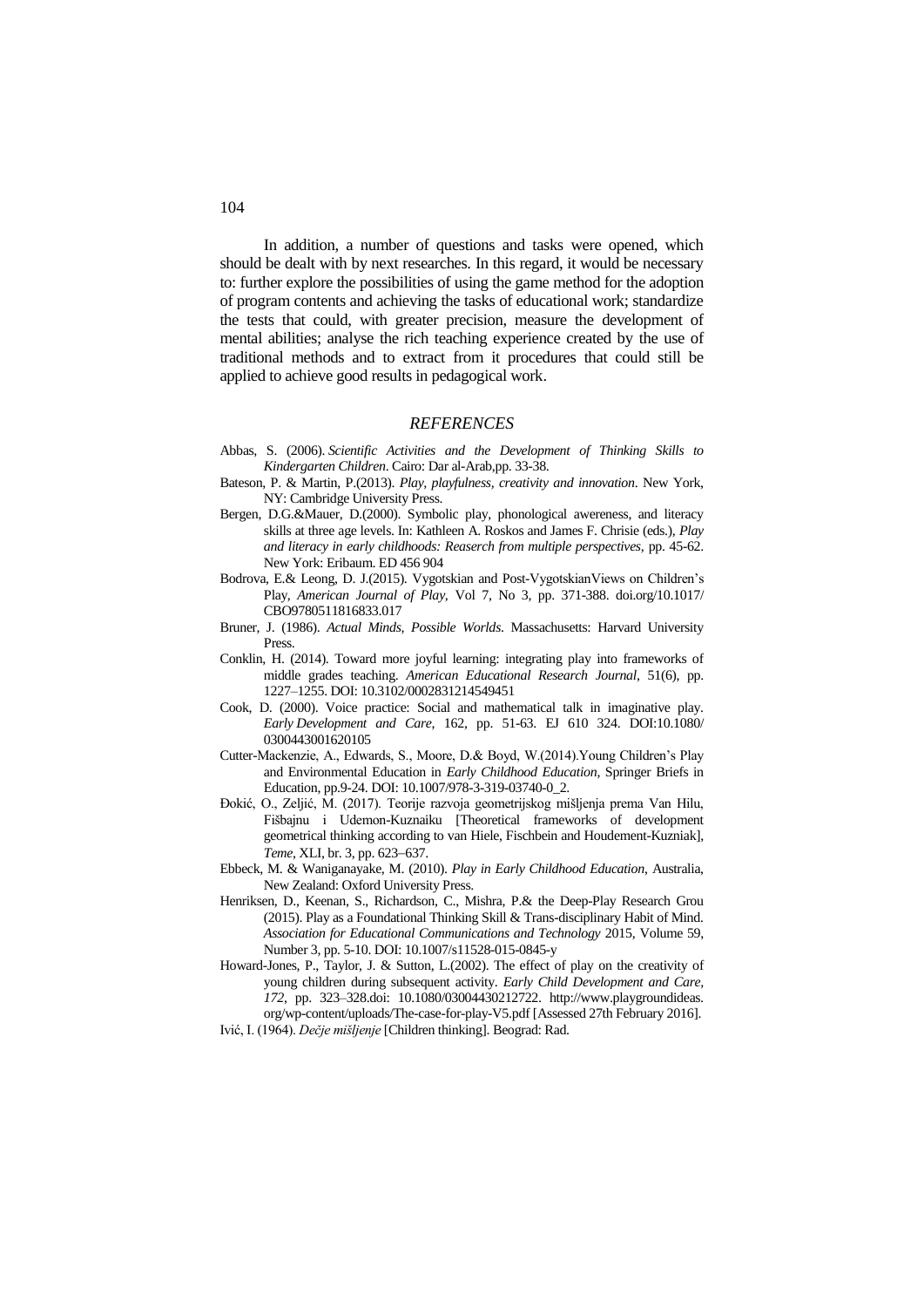- Ivić, I., Milinković, M., Rosandić, R. & Smiljanić, V. (1981). *Razvoj i merenje inteligencije.* [Development and measurement of intelligence]. Beograd: Zavod za udžbenike i nastavna sredstva.
- Ivić, I., Pešić, A., & S. Antić. (2001). *Aktivno učenje* [Active learning]. Beograd: Institut za psihologiju.
- Johnson, J.E. & Patte, M. (2013). Play: Commenting on Smith &Pellegrini, Christie &Roskos, Samuelsson & Pramling, Baumer, Hart & Tannock, Gosso & Carvalho, Clark, and Jenvey, in *Encyclopedia on Early Childhood Development.* United Kingdom: University of London.
- Kamarulzaman W. B. (2015). Affect of Play on Critical Thinking: What are the Perceptions of Preservice Teachers, *International Journal of Social Science and Humanity,* Vol. 5, No. 12, pp. 1024-1029. DOI:10.7763/IJSSH.2015.V5.598
- Kamenov, E. (2010). *Mudrost čula – 2. deo, Razvijanje dečje inteligencije* [Wisdom of the senses-2. part, Developing children's intelligence]. Beograd: Zavod za udžbenike i nastavna sredstva.
- Kellock, P. (2015). *The Case for Play,* Playground Ideas Report [Online] Available from:http://www.playgroundideas.org/wp-content/uploads/The-case-for-play-V5.pdf [Assessed 27th February 2016].
- Koehler, M.J., Mishra, P., Bouck, E. C., DeSchryver, M., Kereluik, K., Shin, T.S.& Wolf, L. G. (2011). Deep-play: Developing TPACK for 21st century teachers. *Technology*, 6(2), pp. 146-163.
- Kohs, S. C. (1923). doi:10.1037/11201-002 Intelligence measurement: A psychological and statistical study based upon the block-design tests, MacMillan Co. pp. 64–77.
- Kovačević, P. (1986). Standardizacija Kohs-Goldsteinovog testa, Istraživanja u pedagoškoj psihologiji [Standardization of the Kohs-Goldstein test, Research in pedagogical psychology], *Zbornik br. 2*, Beograd, pp. 55–63.
- Kray, J. & Ferdinand, N. K. (2013). How to improve cognitive control in development during childhood: Potentials and limits of cognitive interventions. *Child Development Perspectives*, 7(2), pp.121–125. DOI: 10.1111/cdep.12027
- Lilard, A. S. (2014). The Development of Play*. Lerner* c11.tex V2 Volume II 10/24/2014 5:45pm Page 425. DOI: [http://dx.doi.org/10.1111/hpb.12223\\_14](http://dx.doi.org/10.1111/hpb.12223_14)
- Lillard, A. S. & Woolley, J. D. (2014). Cognizing the unreal, Special Issue. *Cognitive Development*[. Volume](http://www.sciencedirect.com/science/journal/08852014/34/supp/C) 34, pp. 1–[2.doi:10.1016/j.cogdev.2014.12.003](http://dx.doi.org/10.1016/j.cogdev.2014.12.003)
- Maričić, S., Špijunović, K. & Lazić, B. (2016). Utjecaj sadržaja na razvijanje kritičkog mišljenja učenika u početnoj nastavi matematike [The influence of content on the development of students' critical thinking in the initial mathematics teaching]. *Croatian Journal of Education,* 18(1), pp. 1–40. doi:10.15516/cje. v18i1.1325
- Markovac, J. (2001)*. Metodika početne nastave matematike* [Teaching methodology of mathematics]. Zagreb: Školska knjiga
- Miočinović, LJ. (2002). *Pijažeova teorija intelektualnog razvoja* [Piaget's theory of intellectual development ]. Beograd: Institut za pedagoška istraživanja.
- Mishra, P., Koehler, M. & Henriksen, D. (2011). The seven trans-disciplinary habits of mind: Extending the TPACK framework flexibility with ideas for students – flexible thinking for their students Developing TPACK for 21st century teachers. *Technology,* 6(2), pp.146-163. doi.org/10.1504/IJLT.2011.042646
- Nath, S. & Szücs, D. (2014). Construction play and cognitive skills associated with the development of mathematical abilities in 7-year-old children, *Learning and Instruction* Vol. 32, pp. 73-80.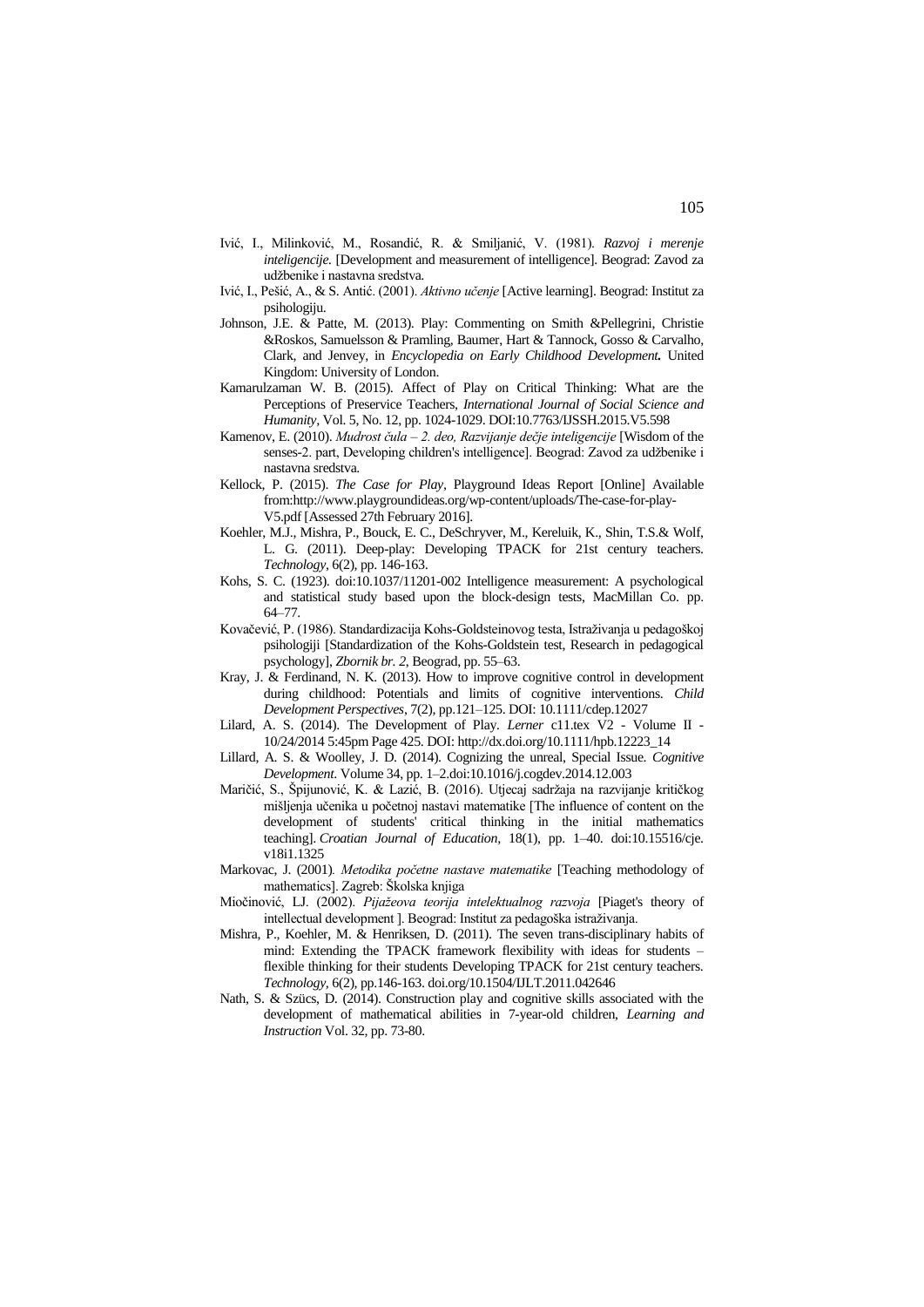- Pederson, D. R., Rook-Green, A.& Elder, J. L. (1981). The role of action in the development of pretend play in young children. *Developmental Psychology*, 17 (6), pp.757-75[9.doi.org/10.1037/0012-1649.17.6.756](http://psycnet.apa.org/doi/10.1037/0012-1649.17.6.756)
- Petrović-Sočo, B. (2014). Simbolička igra djece rane dobi [Symbolic game of early childhood]. *Croatian Journal of Education: Hrvatski časopis za odgoj i obrazovanje,* 16 (Sp.Ed.1), pp. 235–251. Preuzeto s http://hrcak.srce.hr/117860
- Pijaže, Ž. & Inhelder, B. (1978). *Intelektualni razvoj deteta*. Beograd: Zavod za udžbenike i nastavna sredstva.
- Platz, D. & Arellano, J. (2011). Time tested early childhood theories and practices. *Education*, 132. (1), pp. 54–63.
- Pramling Samuelson I. & Pramling, N. (2013). Play and learning. Smith PK, topic ed. In: Tremblay RE, Boivin M, Peters RDeV, eds. *Encyclopedia on Early Childhood Development* [online]. Montreal, Quebec: Centre of Excellence for Early Childhood Development and Strategic Knowledge Cluster on Early Child Development; 2013:1-6. Available at: http://www.child-encyclopedia.com/ documents/Pramling-Samuelson-PramlingANGxp1.pdf. Accessed June 4, 2015.
- Pribišev Beleslin, T. (2014). Igra u istraživanjima s djecom [The role of the Games in research with children]. *Croatian Journal of Education,* 16(Sp.Ed.1), pp. 253-266.
- Raven, М. S. (1956*). Uputstvo za korišćenje Progresivnih matrica u boji* [Instructions for using Progressive Matrices color]. Beograd: Centar za primenjenu psihologiju.
- Rozencwajg, P. & Fenouillet, F. (2012). Effect of goal setting on the strategies used to solve a block design task. *Learning and Individual Differences*, 22, pp. 530–536.
- Saltz, E., Dixon, D. & Johnson, H. (1977). Training disadventages prescholers on various fantasy activites: Effects on cognitive functioning and impulse control. *Child Development,* 48 (2), pp. 367-380. EJ 164 702.
- Skolnick, D. & Bloom, P. (2006). What does Batman think about Sponge-Bob? Children's understanding of the fantasy/fantasy distinction. *Cognition*, 101 (1), pp. 9–18. [doi:10.1016/j.cognition.2005.10.001](http://dx.doi.org/10.1016/j.cognition.2005.10.001)
- Smith, P. K. & Dutton, S. (1979). Play and training in direct and innovative problem solving, *Child Development*, 50(3), pp. 830-836. EJ 212 936. DOI: 10.2307/ 1128950
- Taylor, M. (2013). Imagination. In: P. Zelazo (Ed.), *The Oxford handbook of child development: Vol. 1. Body and mind* pp. 791–831. NewYork, NY: Oxford University Press. DOI:10.1093/oxfordhb/9780195395761.001.0001
- Thomas, L., Warren, E. & de Vries, E. (2011). Play-based learning and intentional teaching in early childhood contexts. *Australasian Journal of Early Childhood*, 36(4), pp. 69–75. DOI:10.5172/ijpl.2011.97
- Vygotsky, L. S. (1978). *Mind in Society: The Development of Higher Psychological Processes.* Cambridge, Massachusetts: Harvard University Press.
- Vygotsky, L. S. (1998). *Child Psychology,* vol. 5., pp. 187-205 New York: Plenum Press.
- Wolfang, C. H., Stannard, L. L. &Jones, I. (2001). Block play performance among preschoolers as a predictor of later school achievement in mathematics. *Journal of Research in Childhood Education,* 15 (2), pp. 173-180. EJ 629 993. DOI:10.1080/ 02568540109594958
- Wood, E. (2010). Developing integrated pedagogical approaches to play and learning. In: P. Broadhead., J, Howard. & E, Wood (Eds.), *Play and learning in the early years*. 132(1), pp. 54–63. London: Sage Publications[.doi.org/10.4135/9781473907850.](http://dx.doi.org/10.4135/9781473907850.n13) [n13](http://dx.doi.org/10.4135/9781473907850.n13)
- Wood, E. (2013). *Play, learning and the early childhood curriculum* (3<sup>rd</sup>ed.). London: Sage Publications.
- Yawkey, T. D. (1981). Sociodramatic play effects on mathematical learning and adult ratings of playfulness in five years olds. *Journal of Research and Development in Education*, 14, pp. 30-39.